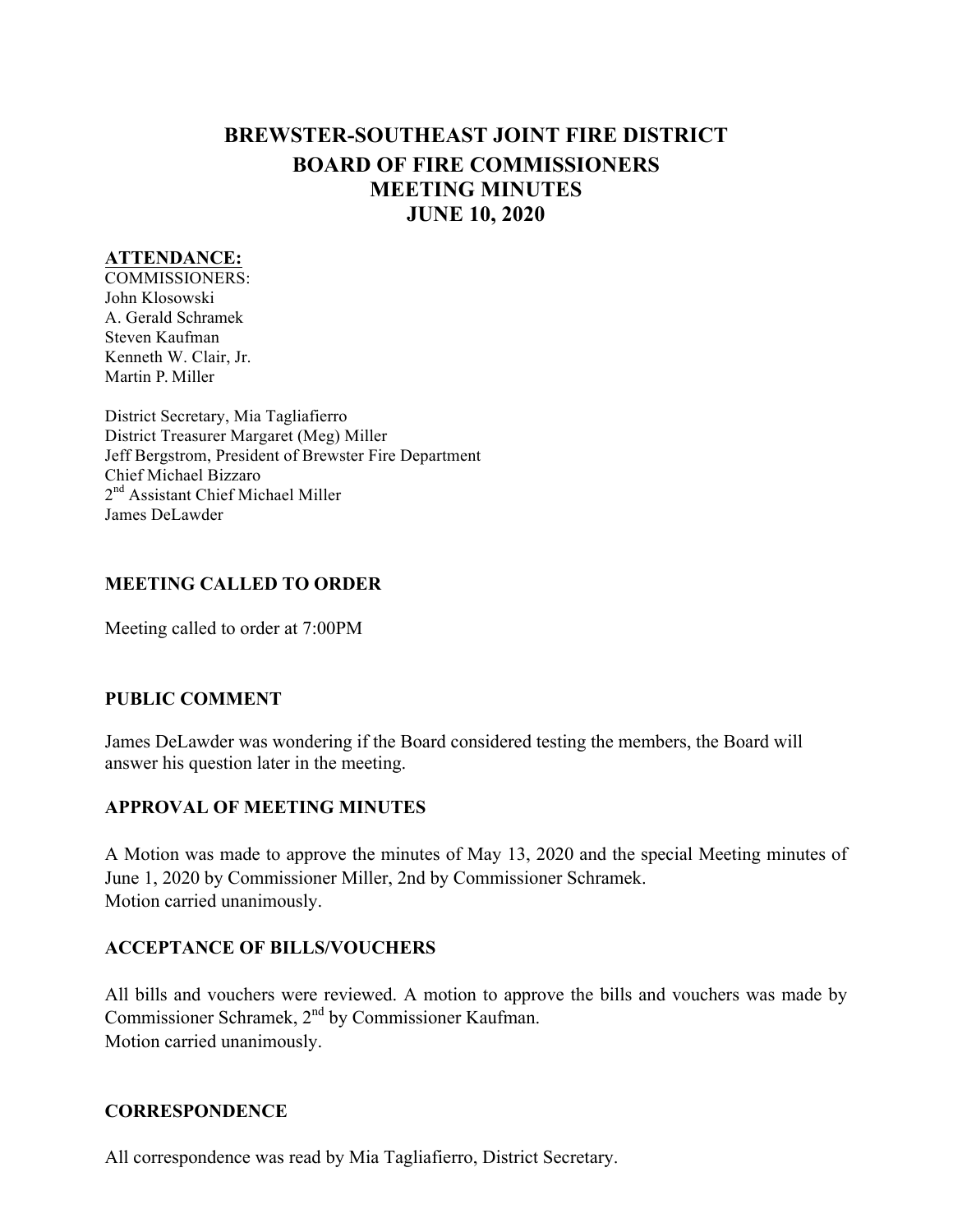# **FACILITIES**

Lyons Development will do the floor drain within a week or two.

The countertop was installed in the dayroom at station one, it has extra cabinets for storage use. There is a space in the middle with two outlets and can be used as a second desk.

Commissioner Clair reported that the door frame to the fire escape at the main station is cracked.

Commissioner Miller is working on hand washing/prevent the spread and "if you're not feeling well" signs. The signs are  $14x10$  on an aluminum frame at \$25/sign for a total of \$300. Commissioner Schramek made a motion to purchase the signs for \$300, 2<sup>nd</sup> by Commissioner Klosowski. Motion carried.

Commissioner Clair ordered 4 stationary stand-up sanitizing dispensers which will be refunded by FEMA due to covid-19.

The fob stickers are working well and have been issued. Assistant Chief Miller stated that 50 more fob stickers are needed and will be purchased.

Commissioner Clair reports that he is waiting for the drivers and amps for the siren.

# **COMPUTER/COMMUNICATIONS/RADIOS**

There was an issue with the cameras at the main station which was repaired by A-1 Computers and they are now up and running.

Chief Miller had an issue with his radio which has been rectified.

Chief Bizzaro has an issue with his phone, the voicemails are not going to his mailbox.

# **FIRE AND EMS EQUIPMENT**

6 Large masks (AB3000) will be ordered for the individuals who need them.

Rescue gloves have come in.

Spare boots are needed, Commissioner Klosowski requested an inventory of boots.

The Chiefs need thermal imaging cameras for their cars. Six batteries are needed and will be ordered from AAA.

AAA came to look at the compressor and said it was draining pressure from being turned off, so it needs to be left on.

Chief Bizzaro will give the Board a list of equipment needed in preparation for next year's budget. Hudson Valley Fire will give us a quote for the holder for the airbags for 11-5-1.

# **FIRE ROADS**

No progress has been made.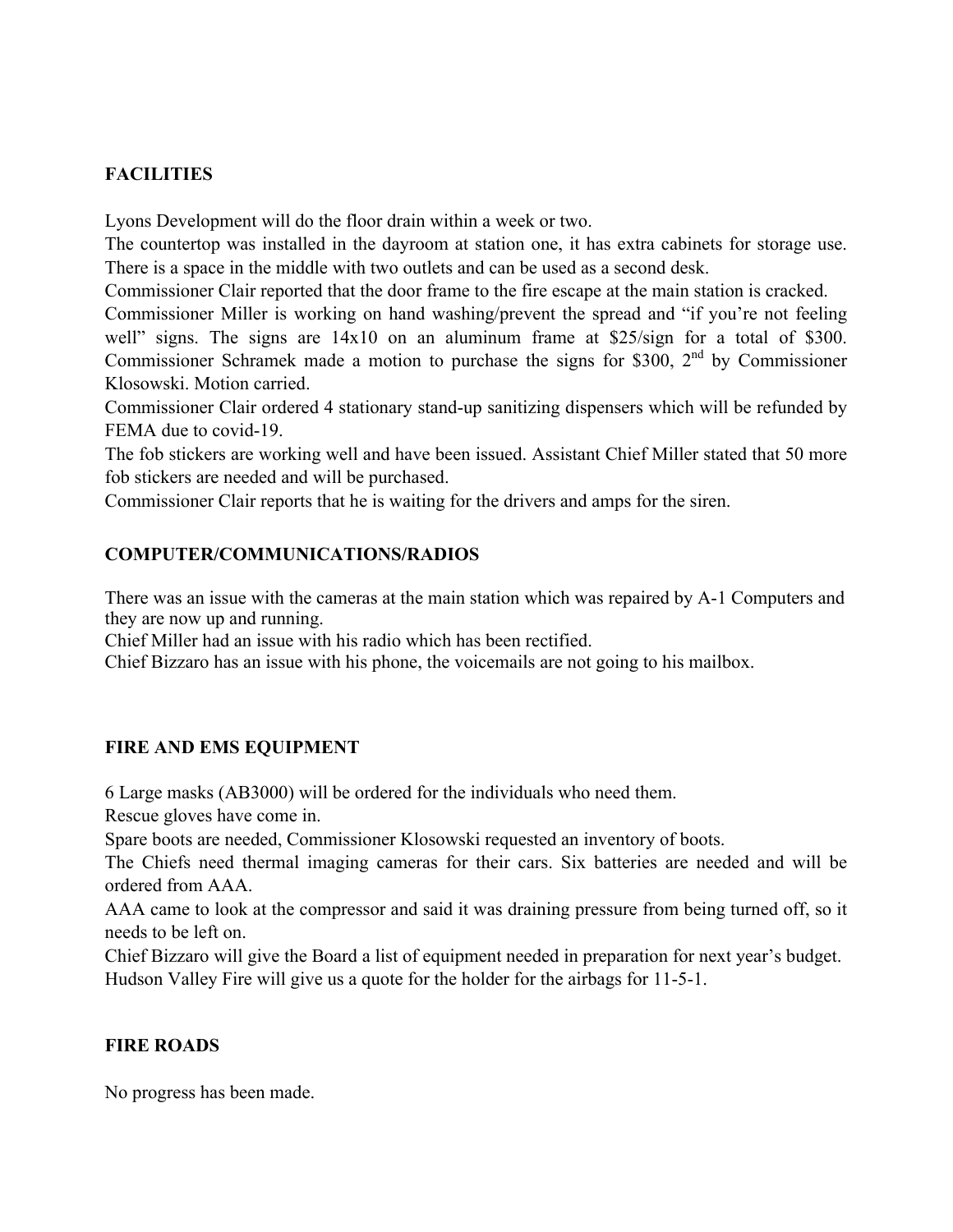# **FIRE PREVENTION**

Nothing to report.

### **INSURANCE CLAIMS/VFBL**

The check for 11-5-1 in the amount of \$5,800.00 came in from VFIS.

### **LEGAL CONTACT/REPORTS**

A resolution was adopted at the May  $13<sup>th</sup>$ , 2020 meeting for the sale of 11-2-5:

# BE IT RESOLVED AS FOLLOWS<sup>.</sup>

The Board of Fire Commissioners of the Brewster-Southeast Joint Fire District hereby determines that its KME Pumper known as 11-2-5, is surplus equipment in that it is no longer necessary or useful for its intended purpose. Based on investigations made by the Board, it has determined that its current value does not exceed the sum of \$99,999.99 and has a value of at least \$45,000. The Board hereby authorizes its sale either through private contract or public auction for no less than \$40,000.

This resolution is subject to a permissive referendum.

Upon a roll call vote at a duly noticed meeting of the Board, the adoption of the Resolution was as follows:

| <b>Commissioner Miller</b>   | Yes    |
|------------------------------|--------|
| Commissioner Kaufman         | Yes    |
| <b>Commissioner Clair</b>    | Absent |
| <b>Commissioner Schramek</b> | Yes    |
| Commissioner Klosowski       | Yes    |

A motion to accept the resolution was made by Commissioner Schramek,  $2<sup>nd</sup>$  by Commissioner Klosowski. Motion carried.

### **LOSAP**

Commissioner Kaufman reports that the older members have a different insurer than Mass Mutual, they also have American General. It has been taken care of and everyone should have been paid.

Discussion regarding Bill S8251B. The Bill gives the members 5 points/month during the COVID-19 pandemic.

The LOSAP Audit will start July  $1<sup>st</sup>$ , 2020.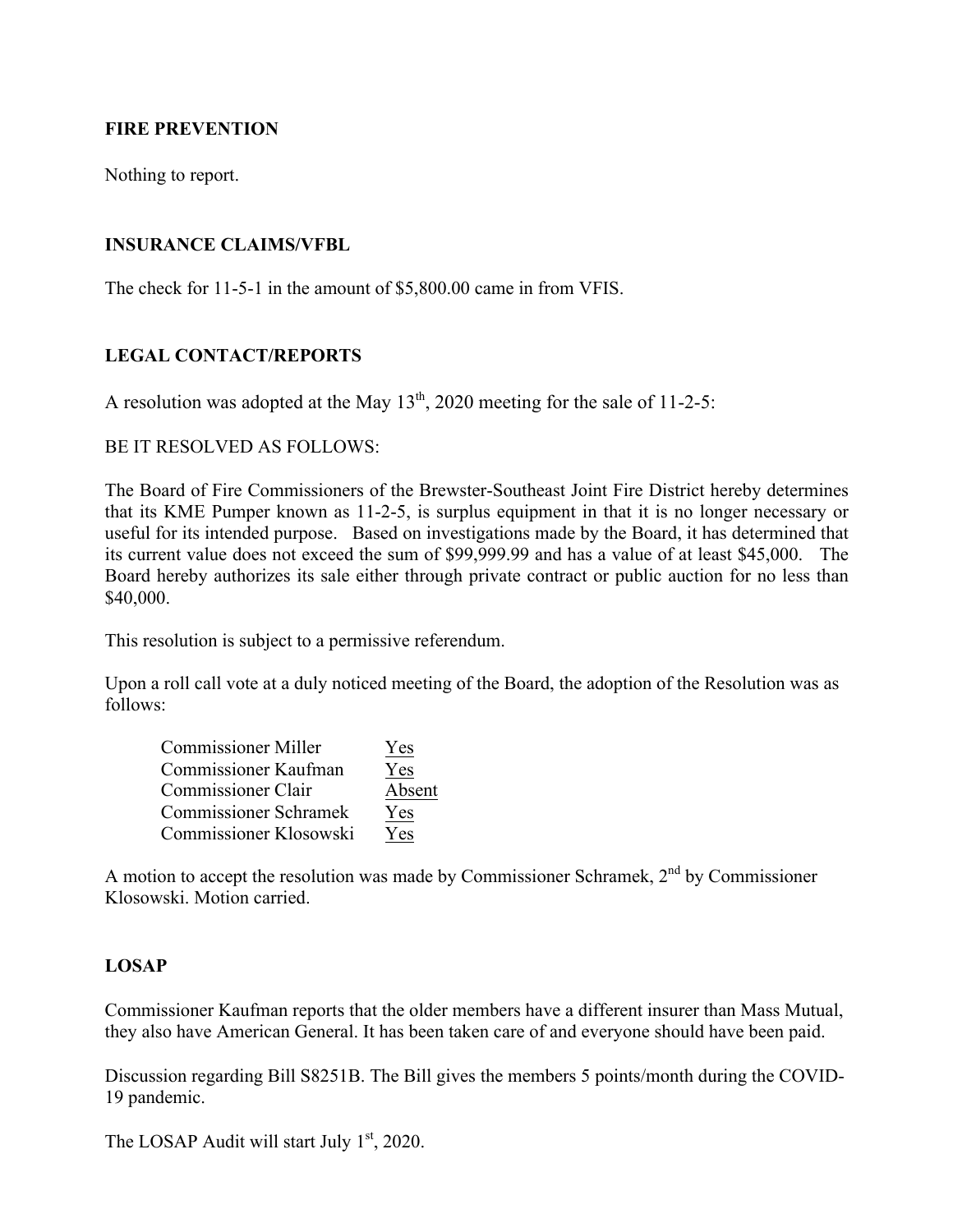# **OSHA MANDATES**

Everything is up to date except for bail out which they will start soon.

# **VEHICLE MAINTENANCE**

| Vehicle        | $B$ eginning<br>Mileage | <b>Ending Mileage</b> | <b>Total Monthly</b><br>Mileage | Work Performed                                       |
|----------------|-------------------------|-----------------------|---------------------------------|------------------------------------------------------|
| $ 11 - 1 - 1 $ | 64,361                  | 64,511                | 150                             | Snow tires were<br>removed at Frank's<br>Automotive. |
| $11 - 1 - 2$   | 39,136                  | 39,677                | 541                             | Oil Change and tire<br>swap                          |
| $11 - 1 - 3$   | 39,661                  | 40,307                | 646                             | Oil change and tire<br>swap                          |
|                |                         |                       |                                 |                                                      |

11-2-2 will be serviced in two weeks.

11-5-1 will go in June 29<sup>th</sup> for outrigger repair and ladder testing.

- 11-2-5 was serviced and inspected
- 11-3-1 needs a mirror on the driver's side, the mirror costs \$600.
- 11-2-5 was damaged.

11-8-3 should be delivered tomorrow.

Fuel Reports:

Diesel- 70.9gal at Headquarters, 139.9gal at Station One Gas- 82.4gal at Headquarters, 17.7 at Station One.

# **RECRUITMENT AND RETENTION**

Commissioner Klosowski brought up an article he read regarding recruiting members and what we can do to keep them and suggests an "exit interview" to see why members are leaving. Discussion regarding same.

# **CHIEF'S REPORT**

Before going to Ruscon, the driver swung the turn too tight and swung the railing out of 11-2-5's bay and the vehicle was damaged. 11-3-1 was also damaged during driver training, the driver did have a spotter but he hit the mirror.

On June  $18<sup>th</sup>$  there will be a parade for the Brewster High School graduation, the Superintendent asked for the Department's trucks on standby since there will be a fireworks display. Saturday will be the last "birthday run".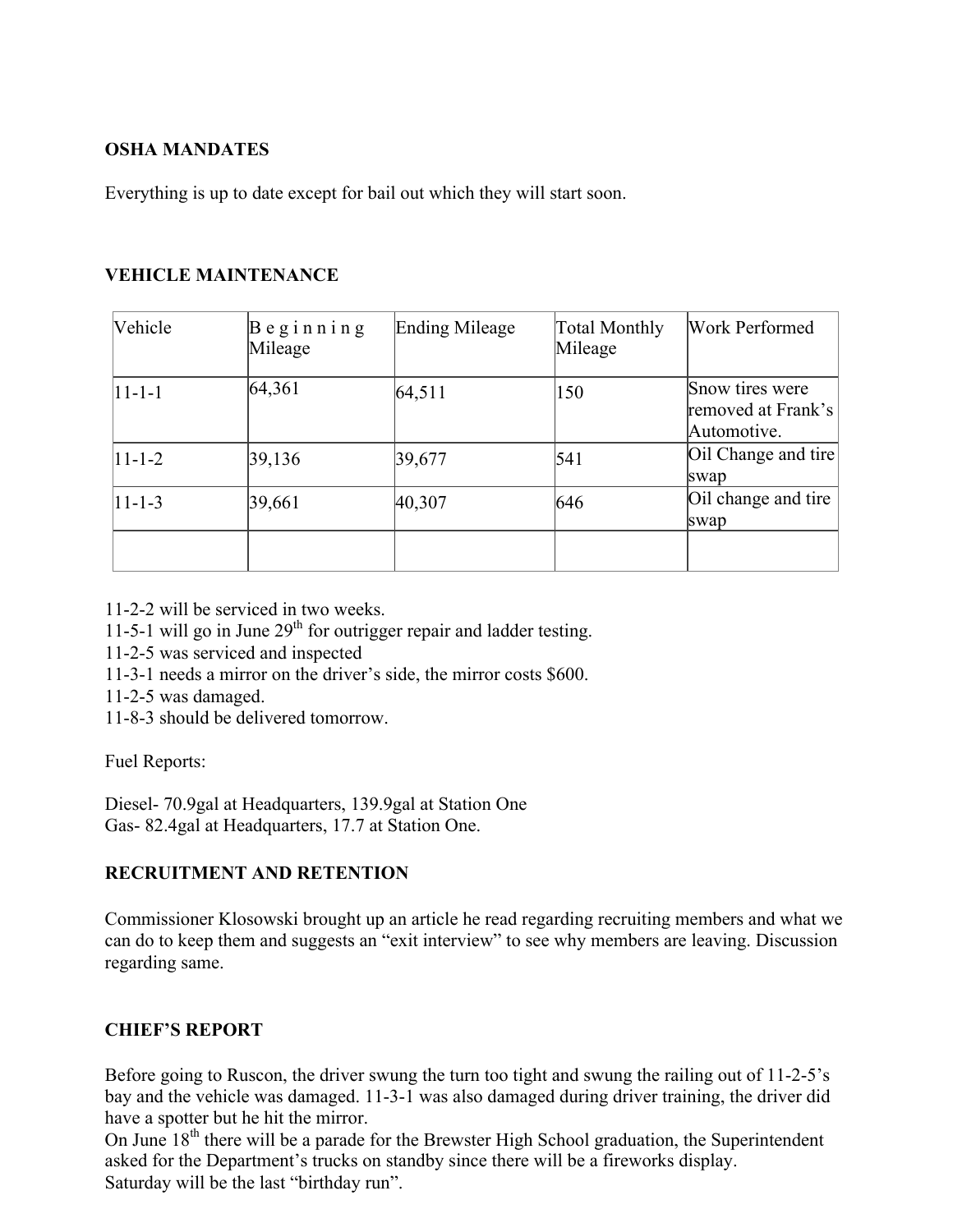# **EMS**

Nothing to report.

# **FUTURE CAPITAL PROJECTS**

Nothing to report

### **GRANTS**

Nothing to report.

# **NEW APPARATUS 11-8-1**

Nothing to report.

# **TRAVEL AND TRAINING**

Nothing to report

# **ADP PAYROLL**

Nothing to report.

# **TREASURERY REPORTS**

Nothing new to report due to COVID closures.

### **OLD BUSINESS**

Nothing to report.

### **NEW BUSINESS**

Discussion regarding phase 2 for firehouse reopening and next Commissioner's Meeting.

Discussion regarding officers not wearing masks.

Commissioner Schramek commended Chief Miller for the execution of the standby event last